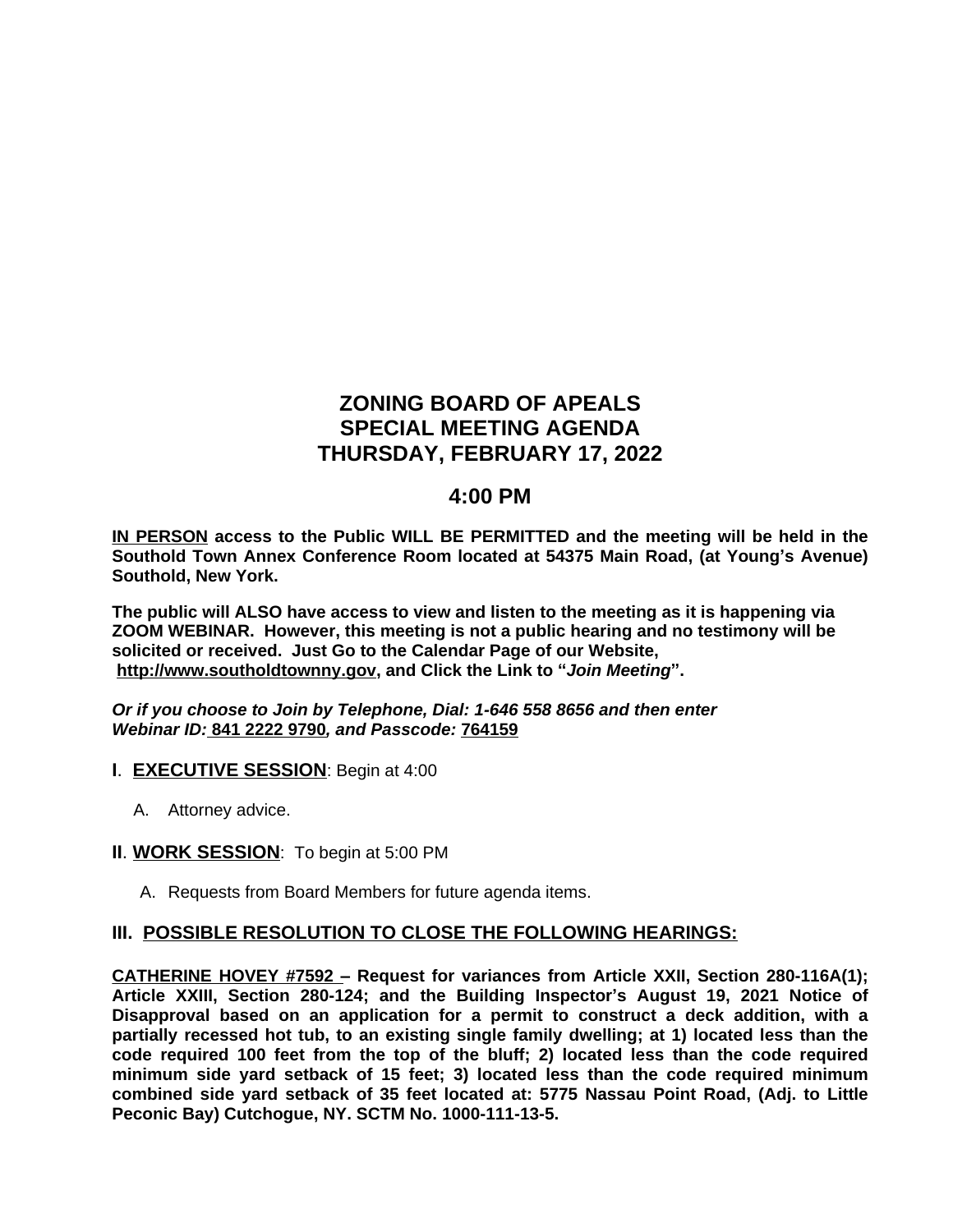## **IV. DELIBERATIONS/POSSIBLE DECISIONS/RESOLUTIONS:**

**ALLAN KAREN #7582 – Request for a Variance from Article III, Section 280-15; and the Building Inspector's August 23 2021 Notice of Disapproval based on an application for a permit to construct an accessory garage; at 1) located in other than the code permitted rear yard; located at: 350 Richmond Road East, Southold, NY. SCTM No. 1000-135-3-9.**

**GREGORY TUCK #7585 – Request for Variances from Article III, Section 280-15; and the Building Inspector's July 20, 2021 Notice of Disapproval based on an application for a permit to construct an accessory in-ground swimming pool and an accessory pool house; at 1) Swimming Pool is located in other than the code permitted rear yard; 2) Pool House is located in other than the code permitted rear yard; located at: 8402 Soundview Avenue, Southold, NY. SCTM No. 1000-59-7-29.5.**

**HSA HOLDINGS, LLC #7589 – Request for Variances from Article IV, Section 280-18; and the Building Inspector's August 24, 2021 Notice of Disapproval based on an application for a permit to demolish and reconstruct a single family dwelling; at 1) located less than the code required minimum side yard setback of 15 feet; 2) located less than the code required minimum combined side yard setback of 35 feet; located at: 2000 Park Avenue, (Adj. to Great Peconic Bay) Mattituck, NY. SCTM No. 1000-123-8-7.**

**AMNON AND KATHLEEN BAR-TUR #7593– Request for a Variance from Article XXIII, Section 280-124; and the Building Inspector's August 10, 2021 Notice of Disapproval based on an application for a permit to demolish an existing accessory garage; and elevate, relocate and construct additions and alterations to an existing single family dwelling ; at 1) located less than** 

**the code minimum required rear yard setback of 35 feet; located at: 170 Bay Lane, (Adj. to Orient Harbor) Orient, NY. SCTM No. 1000-24-2-26.4.**

**DAVID PUGH AND TINA SILVESTRI #7590 – Request for a variance from Article XXIII, Section 280-124; and the Building Inspector's July 21, 2021 Notice of Disapproval based on an application for a permit to construct additions and alterations to a single family dwelling; at 1) located less than the code required minimum front yard setback of 40 feet; located at: 545 Ryder Farm Lane, Orient, NY. SCTM No. 1000-15-4-9.1.**

**JOHN AND LYNN SCOTT #7594– Request for a Variance from Article XXIII, Section 280-124; and the Building Inspector's August 25, 2021 Notice of Disapproval based on an application for a permit to demolish (as per Town Code definition) and reconstruct a single family dwelling; at 1) located less than the code minimum required combined side yard setback of 35 feet; located at: 495 Parish Drive, (Adj to Peconic Bay) Southold, NY. SCTM No. 1000-71-1- 5.**

**11900 OREGON ROAD, LLC #7591 – Request for a variance from Article XV, Section 280- 62C; and the Building Inspector's June 30, 2021, Amended July 13, 2021 Notice of Disapproval based on an application for a permit to construct alterations to an existing single family dwelling to create two accessory apartments; at 1) the proposed accessory use is not permitted; located at: 11900 Oregon Road, Cutchogue, NY. SCTM No. 1000-83-3-5.3.**